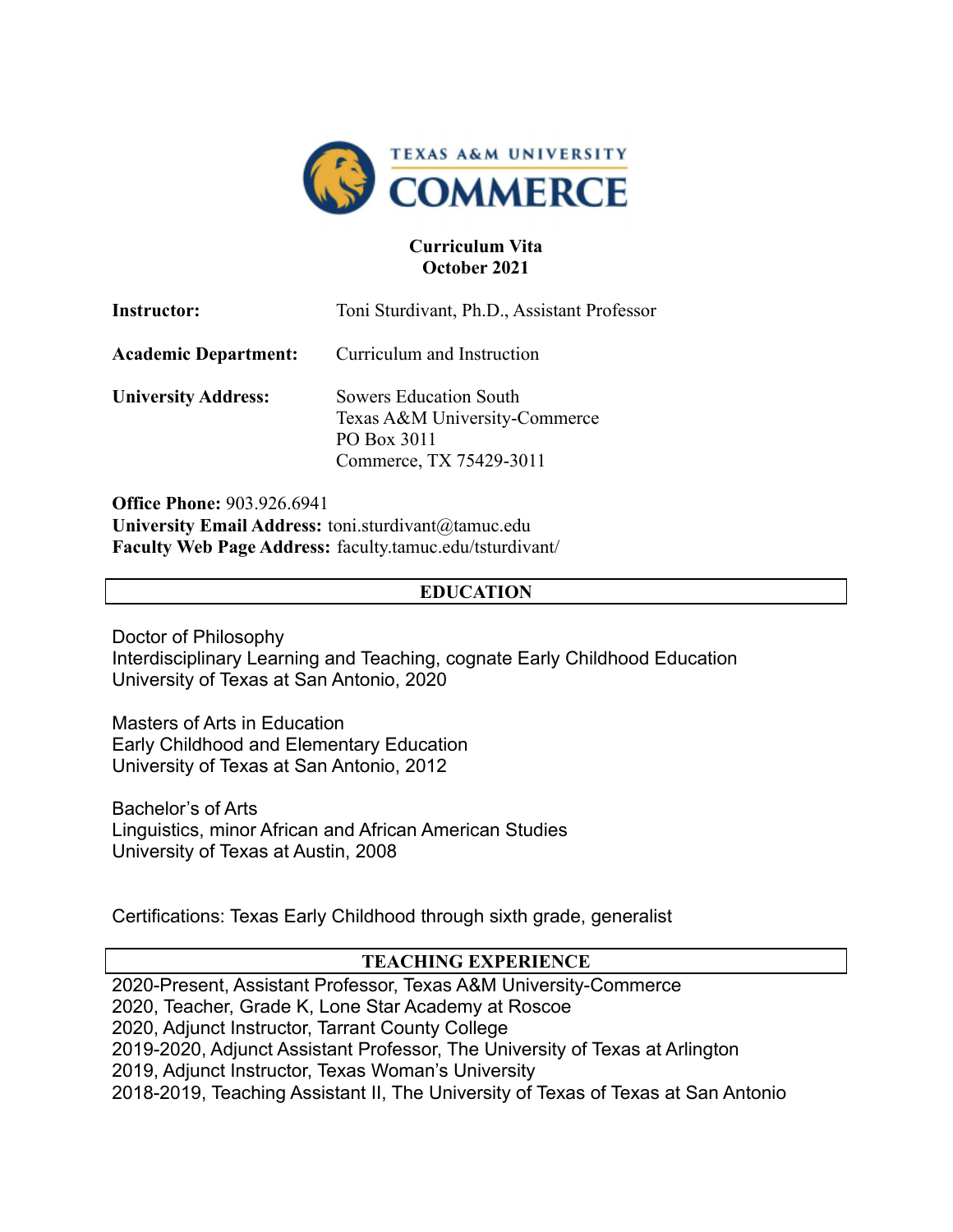2017-2018, Teaching Assistant I, The University of Texas of Texas at San Antonio 2015-2017, Professional Learning Specialist, City of San Antonio, Pre-K 4 SA 2014-2015, Master Teacher, Grade Pre-K, City of San Antonio, Pre-K 4 SA 2012-2014, Teacher, Grade Pre-K, San Antonio Independent School District

### **DISSERTATION/THESIS COMMITTEES**

Dissertation Committee Member

Johnson, D. (in progress). Not in this house: How perceptions of masculinity affect the marginalization of same-gender-loving members in Black Greek Letter Fraternities. Department of Higher Education and Learning Technology. TAMUC. **PUBLICATIONS**

### **Peer-Reviewed Journals**

- Loewenstein, M., **Sturdivant**, T., & Thompson, J. (accepted). Learning through play in teacher education. *Young Children*
- Sturdivant, T.D. (forthcoming). Anti-Black microaggressions in a pre-kindergarten classroom. *Journal of Negro Education.*
- Sturdivant, T.D. (forthcoming). Now Read This: Supporting Racial Identity with Literacy-Based Math. *Teaching Young Children*
- Sturdivant, T. (2021). Are the Kids Alright? A Black Mother's Microethnography and How It Can Inform Early Childhood Educational Practices. *Language Teaching and Educational Research*, 4 (1), 45-58. Retrieved from https://dergipark.org.tr/tr/pub/later/issue/62963/956807
- Sturdivant, T.D. (2021). Racial awareness and the politics in play: Preschoolers and racially diverse dolls in a US classroom. *International Journal of Early Childhood.* https://doi.org/10.1007/s13158-021-00289-5
- Sturdivant, T. D. (2021) Complying and Resisting: A qualitative metasynthesis of the race and gender discourses found in the play of young children. *Journal of Educational Studies and Multidisciplinary Approach*e*s.* 1(2), 85-96. Doi: https://doi.org/1 0.51383/jesma.2021.10
- Sturdivant, T.D. (2021). She's Not a Real Princess: A Preschool Teacher's Journey in Cultural Relevance. *Early Years,* 42 (1), 20-22
- **Sturdivant, T. D**. & Alanis, I. (2019). Teaching through culture. *Journal of Multicultural Education,* 13(3), 203-214. doi:http://dx.doi.org.libweb.lib.utsa.edu/10.1108/JME-03-2019-0019
- **Sturdivant, T.D.** & Alanis, I. (2020) I'm gonna cook my baby in a pot: Young Black girls'racial preferences and play behaviors. *Early Childhood Education Journal.* doi: https://doi.org/10.1007/s10643-020-01095-9
- Sturdivant, T. D. (2020). Sociodramatic play with racially diverse dolls in a child development center. *Dimensions of Early Childhood,* 48(3) 10-14

### **In Review**

Sturdivant, T.D. (in review). Lightening Skin and Straightening Hair: Racial Learning and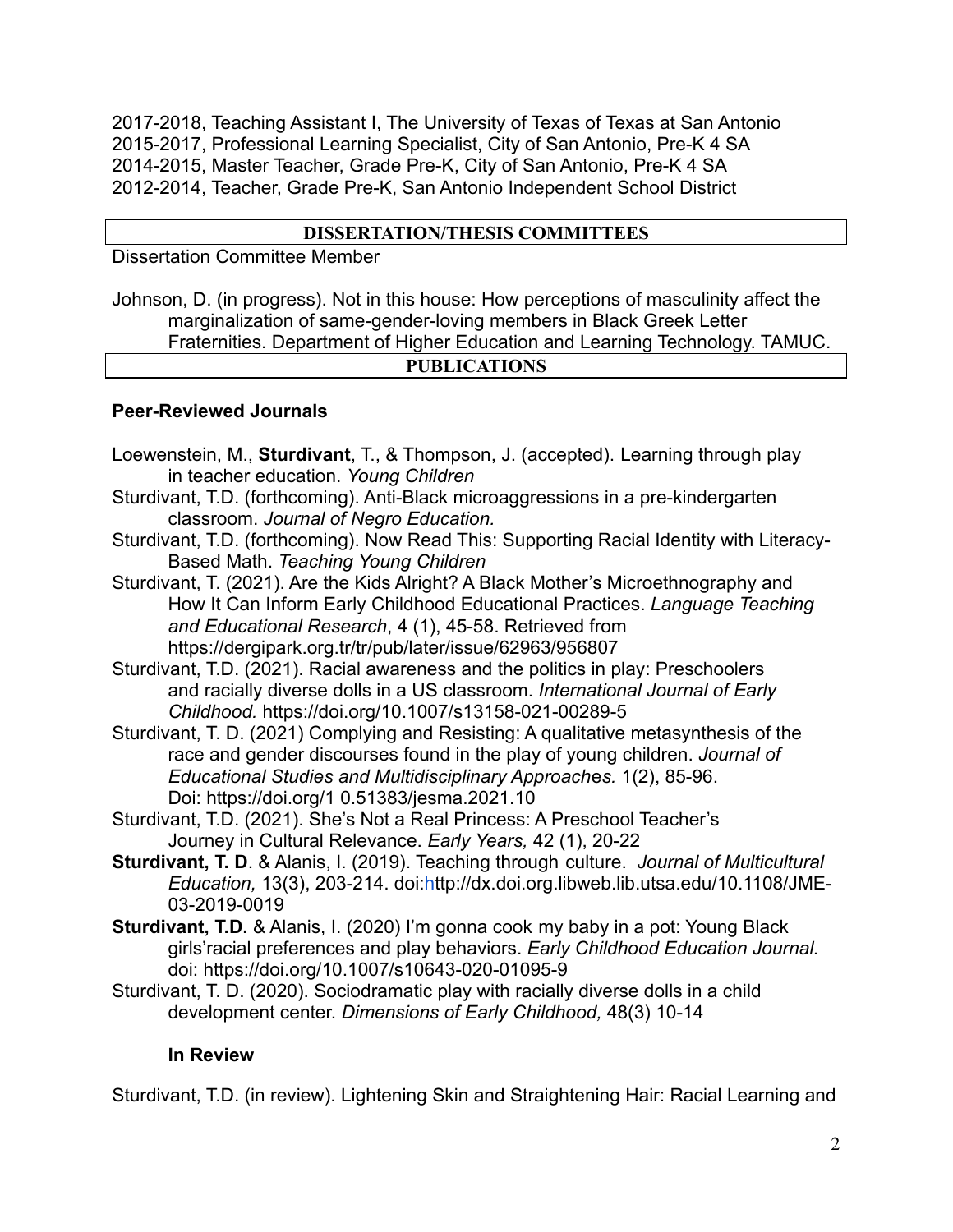Negative Racial Identity. In review by the *Journal of African American Women and Girls in Education.*

## **Books and Book Chapters**

Sturdivant, T.D. (forthcoming). *Just Play.* Brookes

- Sturdivant, T.D. (forthcoming). *I like Myself: Fostering positive racial identity in the early childhood classroom*. Redleaf Press.
- Sturdivant, T.D. (forthcoming). Play discourse as an opportunity for social justice action. In O.S. Jarrett, V. L. Stenhouse, M. M. Patte & J.A. Sutterby (Eds.), *Play and social justice across systems of inequity*. Peter Lang
- Sturdivant, T.D. (2021). Positive racial identity at home: A pocket guide for parents of young Black children. Self-published.
- Sturdivant, T.D. (2021). Positive racial identity at school: A planning guide for teachers of young Black Children. Self-Published

# **Other Publications**

- Sturdivant, T.D. (2021) The Powerful Role of Educators in Racial Identity Development. *Pangyrus LitMag*
- Sturdivant, T.D. (2021) What I Learned When I Recreated the Famous 'doll test' that looked at how Black kids see race. *The Conversation*. https://theconversation.c om/what-i-learned-when-i-recreated-the-famous-doll-test-that-looked-at-how-bla ck-kids-see-race-153780
- Sturdivant, T.D**.** (2018)**.** Play with Free Stuff: No Batteries Required. NAEYC for Families Website. https://www.naeyc.org/resources/blog/play-free-stuff-no-batte ries-required
- Sturdivant, T.D. (2016). Forget the Playroom… Take Them Outside. NAEYC for Families Website. <http://families.naeyc.org/content/take-them-outside>
- Sturdivant, T.D**.** (2015). Science Time Without Spending A Dime. NAEYC for Families Website.http://families.naeyc.org/content/splish-splash-science-time-without-spen Ding-dime

### **Presentations**

# **INVITED PRESENTATIONS**

- Sturdivant, T. (2021) Invited speaker for the Tennessee Educators of Color Fellowship Conference (September)
- Friedman, S., Grady, R., Konerman, R., Rogow, F., and **Sturdivant, T.** (2021). for National Association for Media Literacy Education annual conference Literacy and DAP: Stories from Early Child Classrooms; Guidance from NAEYC's Position Statements (July)
- Sturdivant, T. (2021). Invited speaker for the NAACP, Garland Branch's Education Forum. Black and Proud in 2021(June)
- Sturdivant, T. (2021). Invited speaker for Pre-K 4 SA Ignite Conference. Positive Racial Identity at School. (June)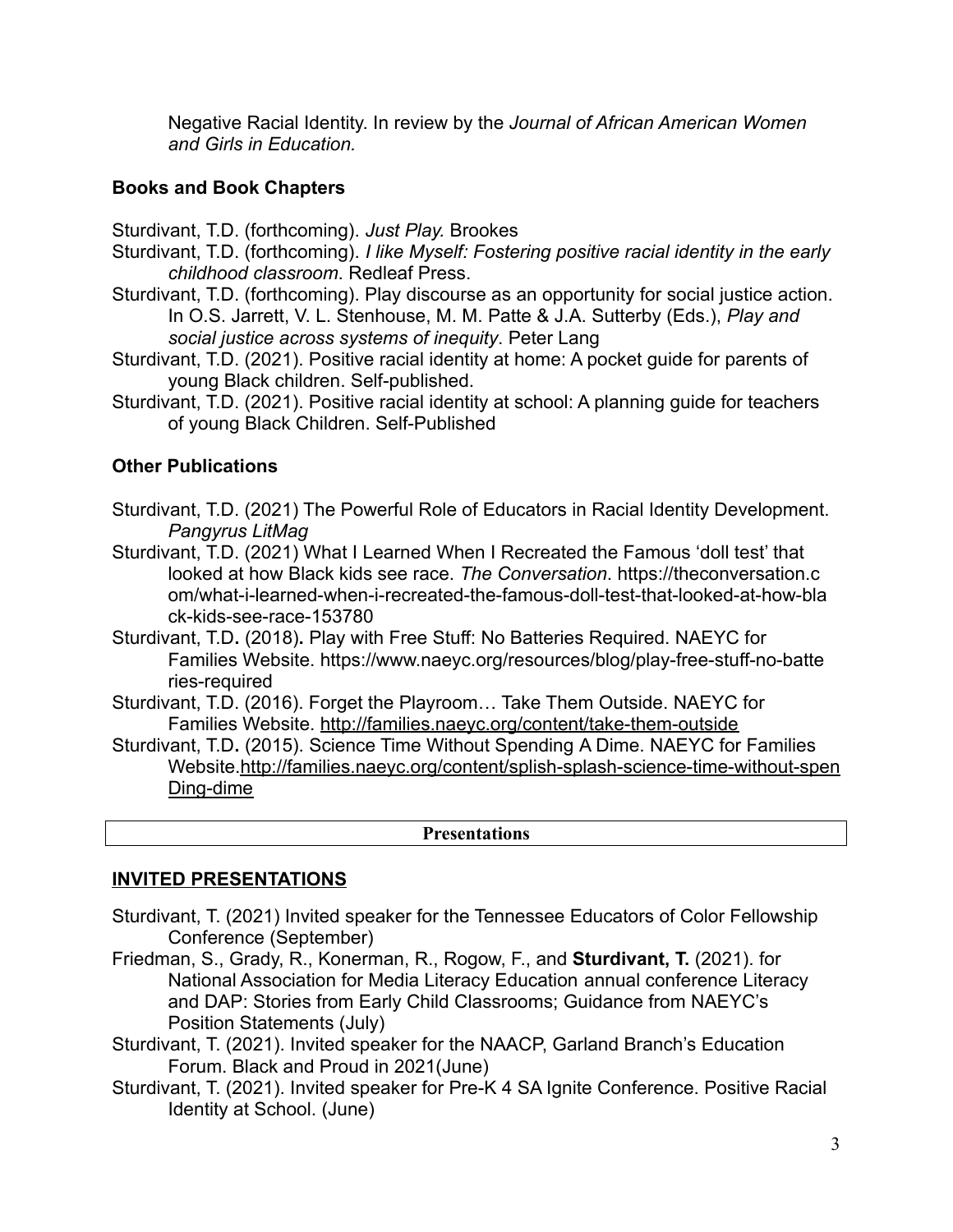- Sturdivant, T. (2021). Keynote Speaker for Tennessee Early Childhood Teacher's Association Statewide Conference. Where There are Superheroes There is Hope. (May)
- Pearson, T., **Sturdivant, T.**, Carson, A., Braden, E., Reynolds, A., & McGhee, E., (2021). Invited panelist for the American Educational Research Association. BIPOC Scholars Gone Missing: The Importance of Raising the Public Profile of Scholars of Color. (April) Online
- Sturdivant, T. (2021). Invited speaker for Doctoral Seminar at University of Texas at San Antonio. Beyond Sociocultural Perspectives. (February)
- Friedman, S., Wright, B., Alanis, I., **Sturdivant, T. D.**, & Mwenelupemb**e**, A. (2020). Invited speaker for the National Association for the Education of Young Children's Virtual Institute. [\(Re\)Imagining developmentally](https://www.pathlms.com/naeyc/courses/21401) appropriate practice in a time of learning and crisis: A focus on equity and teacher context, why it matters, and how this impacts ECE preparation and reaching. (June) Online
- **Sturdivant, T. D.** (2018). Invited speaker for The City of San Antonio Pre-K 4 SA Department. Teaching for change: Cultural diversity in the early childhood classroom.. (June) San Antonio, TX.
- Dubre, V., Gay, K., Lyons,S. K., **Sturdivant, T. D**., Taylor, L. (2018). Invited Panelist for Texas Library Association's Annual Conference. An anti-bias approach to literacy. (April) Dallas, TX
- **Sturdivant, T. D.** (2017). Invited speaker for Start Seeing Diversity Conference. Fostering positive racial identity in the early childhood classroom. (March) San Antonio, TX
- **Sturdivant, T. D.** (2016). Invited Speaker for Alamo Area Reach out and Read Conference. The therapeutic value of nature. (April). San Antonio, TX.
- **Sturdivant, T. D.** (2016). Invited Speaker for the Start Seeing Diversity Conference. Appreciated, belonged, and celebrated: The abc's of culture in the classroom. (March) San Antonio, TX.

## **INTERNATIONAL & NATIONAL RESEARCH PRESENTATIONS**

- **Sturdivant, T.D.** (2021). I'm Gonna Cook My Baby in a Pot: Young Black Girls' Racial Preferences and Play Behavior. Poster Presentation at the National Association for the Education of Young Children's Annual Conference. Virtual
- **Sturdivant, T. D.** (2021). I'm Gonna Cook My Baby: Black Preschoolers Rejecting Black Dolls. Presented at Sarah Lawrence College's Play's the Thing: Cultural, Contextual, Clinical and Community Perspectives on Children's Play Conference. Virtual
- **Sturdivant, T. D.** (2020). Doll Play and Racial Identity in Black Preschool Girls. Presented at The Association for the Study of Play (TASP). San Antonio, TX (Conference Cancelled)
- **Sturdivant, T. D**. (2018). Becoming culturally relevant: One teacher's journey. Presented at the National Black Child Development Institute (NBCDI). Dallas, TX.

## **INTERNATIONAL & NATIONAL PAPER PRESENTATIONS**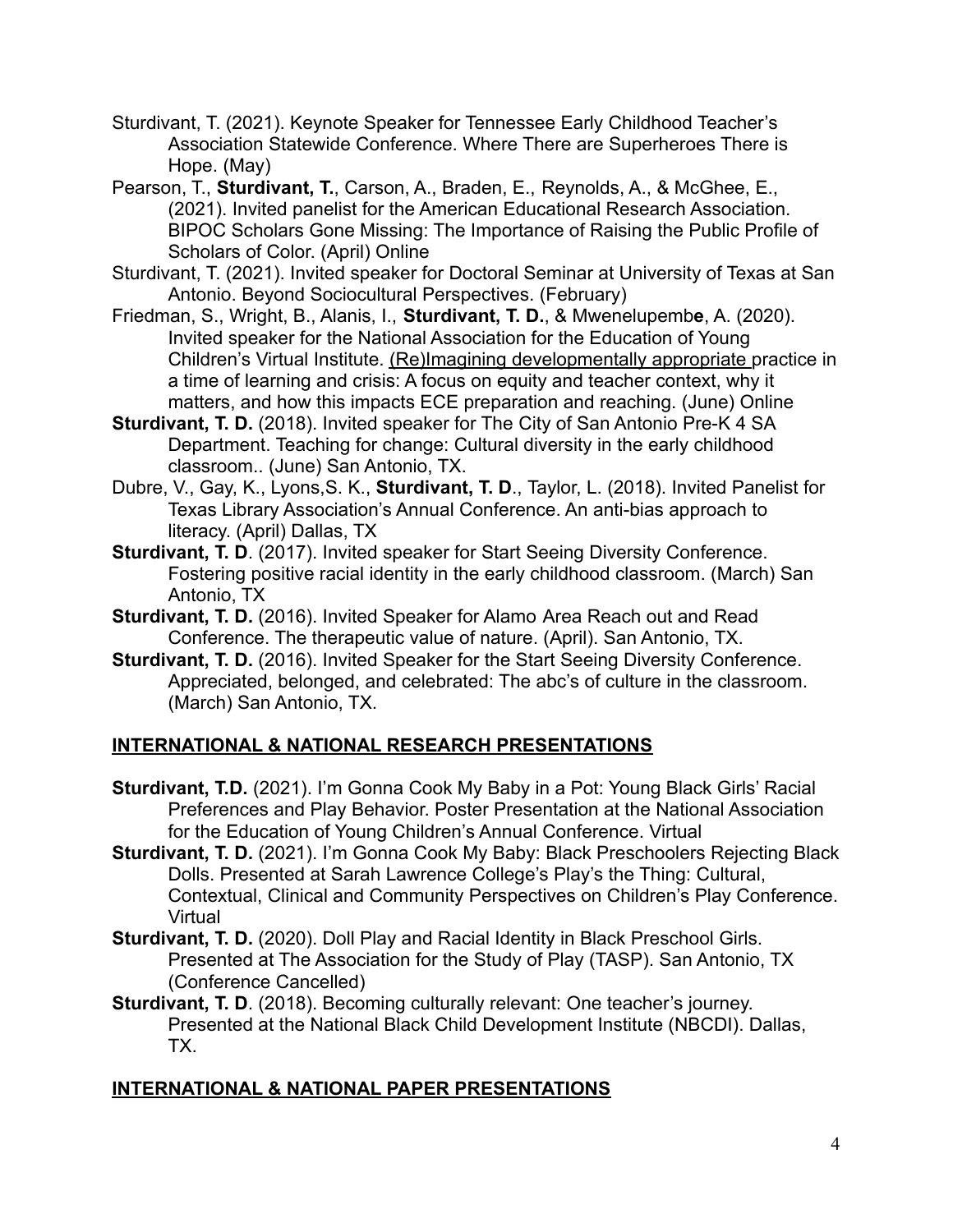- Thompson, J., Loewenstein, M., Pearce, N., & **Sturdivant, T.D.** (2021) Games Teachers Play. Presented at the National Association of Early Childhood Teacher Educators Summer Conference
- **Sturdivant, T. D.** (2018). Brain-Based and Color Blind?: The Parallels of Culturally Responsive Pedagogy and Brain-Based Learning. Presented at the National Black Child Development Institute (NBCDI). Dallas, TX
- **Sturdivant, T. D.** (2018). Valuing Young Children of Color: The Anti-Racist Early Childhood Classroom. Presented at the Globalization, Diversity and Education Conference, Air Way Heights, WA
- **Sturdivant, T. D.** (2017). A space for everyone: Literacy in the anti-bias classroom. Presented at the National Latino Children's Literature Conference, San Antonio, TX.
- **Sturdivant, T. D.** (2017). Fostering positive racial identity in the early childhood classroom. Presented at the Highscope International Conference, Detroit, MI.
- **Sturdivant, T. D.** (2016). Fostering positive racial identity in the early childhood classroom. Presented at the National Association for the Education of Young Children Annual Conference, Los Angeles, CA.

### **REGIONAL/STATE/LOCAL PAPER PRESENTATIONS, PANELS & POSTER PRESENTATIONS**

- **Sturdivant, T.D.** (2021). Planning for Diversity: Creating Hands-On Standards-Based Experiences with Diversity in Mind. Presented at the Texas Association for the Education of Young Children's Annual Conference. Galveston, TX
- **Sturdivant, T.D.** (2019). Teaching through Culture. Presented at the Texas Association for the Education of Young Children's Annual Conference. Frisco, TX
- **Sturdivant, T.D.** (2019). One Teacher's Journey to Cultural Relevance. Presented at the 9th Annual College of Education and Human Development Research Colloquium. San Antonio, TX
- **Sturdivant, T.D.,** Skaggs, A, and Johnson, Stacy**.** (2018). Education and the Struggle for Social Justice. Presented at the Advancing Improvement in Education Conference. San Antonio, TX
- **Sturdivant, T. D.** (2016). Natural artists: Integrating the arts and nature. Presented at the San Antonio Association for the Education of Young Children Conference, San Antonio, TX.

## **INSERVICE TEACHER WORKSHOPS**

- **Sturdivant, T.D.** (2020, June). Valuing Diversity with Young Children. Presented as a recorded webinar to the faculty and parents at Discovery School, San Antonio, TX
- **Sturdivant, T. D.** (2020, January). Teaching diverse learners. Presented at the meeting of all faculty at Bedford Heights Elementary in Hurst Euless Bedford Independent School District, Bedford, TX.
- **Sturdivant, T. D.** (2017, September). Authentic assessment: Writing anecdotal notes.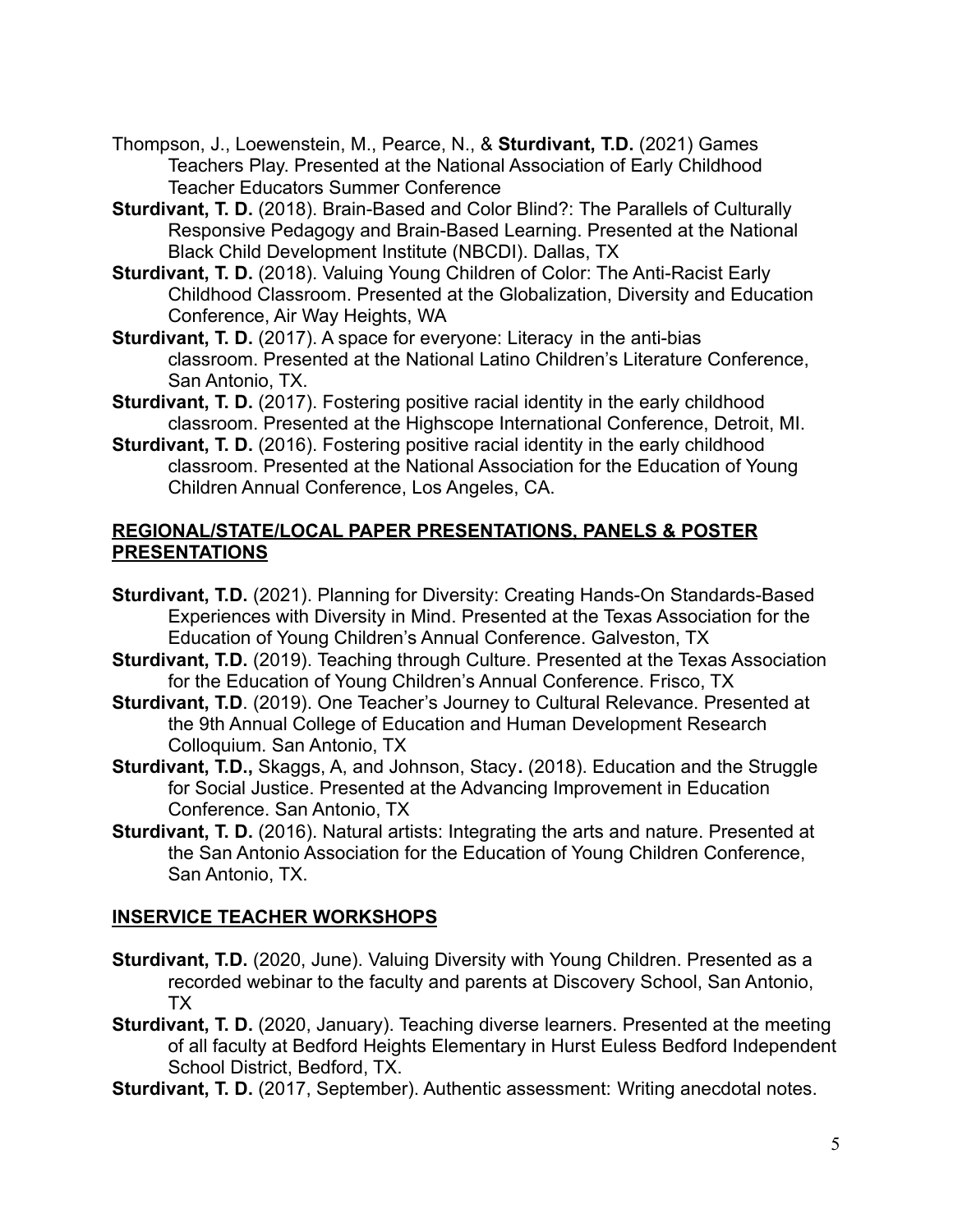Presented at the Early Childhood Training and Resource Fair, San Antonio, TX.

- **Sturdivant, T. D**. (2017, April). Brain-based classroom management. Presented at the meeting of Playworks Child Development Center, San Antonio, TX
- **Sturdivant, T. D**. & Henry, J. (2017, April). Building knowledge removing walls: Using nature to teach content. Presented at the meeting of pre-kindergarten teachers of Northside Independent School District, San Antonio, TX.
- **Sturdivant, T. D.** & Henry, J. (2017, March). Building knowledge removing walls: Using nature to teach content. Presented at the meeting of pre-kindergarten teachers of Northside Independent School District, San Antonio, TX.
- **Sturdivant, T. D.**, Henry, J., Routin, S. (2017, February). Building knowledge removing walls: Using nature to teach content. Presented at the meeting of pre-kindergarten teachers of Northside Independent School District, San Antonio, TX.
- **Sturdivant, T. D.** (2017, February). Diversity and ethics in early childhood education. Presented at the meeting of the Discovery School, San Antonio, TX.
- **Sturdivant, T. D.** (2017, January). Cultural diversity: So much more than multicultural dolls. Presented at the Early Childhood Training and Resource Fair, San Antonio, TX.
- **Sturdivant, T. D**. (2016, November). Center-wide expectations. Presented at the meeting of University Presbyterian Children's Center, San Antonio, TX.
- **Sturdivant, T. D**., Routin, S. (2016, November). Developing social and emotional skills. Presented at the meeting of pre-kindergarten teachers of Northside Independent School District, San Antonio, TX.
- **Sturdivant, T. D.** & Routin, S. (2016, October). Developing social and emotional skills. Presented at the meeting of pre-kindergarten teachers of Northside Independent School District, San Antonio, TX.
- **Sturdivant, T. D.** (2016, October). Force and motion. Presented at the meeting of kindergarten teachers of Edgewood Independent School District, San Antonio, TX.
- **Sturdivant, T. D**. (2016, September). Outdoor explorations and investigations. Presented at the Early Childhood Training and Resource Fair, San Antonio, TX.
- **Sturdivant, T. D.** (2016, August). Outdoor explorations and investigations. Presented at the meeting of pre-kindergarten teachers of Harlandale Independent School District, San Antonio, TX.
- **Sturdivant, T. D.** (2016, July). What's new with the Texas pre-k guidelines. Presented at the Pre-K 4 SA Summer Academy, San Antonio, TX.
- **Sturdivant, T. D**. (2016, April). Appreciated belonged and celebrated: The abc's of culture in the classroom. Presented at the Pre-K 4 SA Saturday Academy, San Antonio, TX.
- **Sturdivant, T. D.**, & Castro, M. (2016, March). Keeping children's natural curiosity alive with open ended art. Presented at the Pre-K 4 SA Saturday Academy, San Antonio, TX.
- **Sturdivant, T. D.** (2016, January). Bridging the gap: Developmentally appropriate and socially acceptable. Presented at the meeting of Gan Gani Preschool, San Antonio, TX.
- **Sturdivant, T. D.** (2015, November). A teacher's guide to challenging behaviors.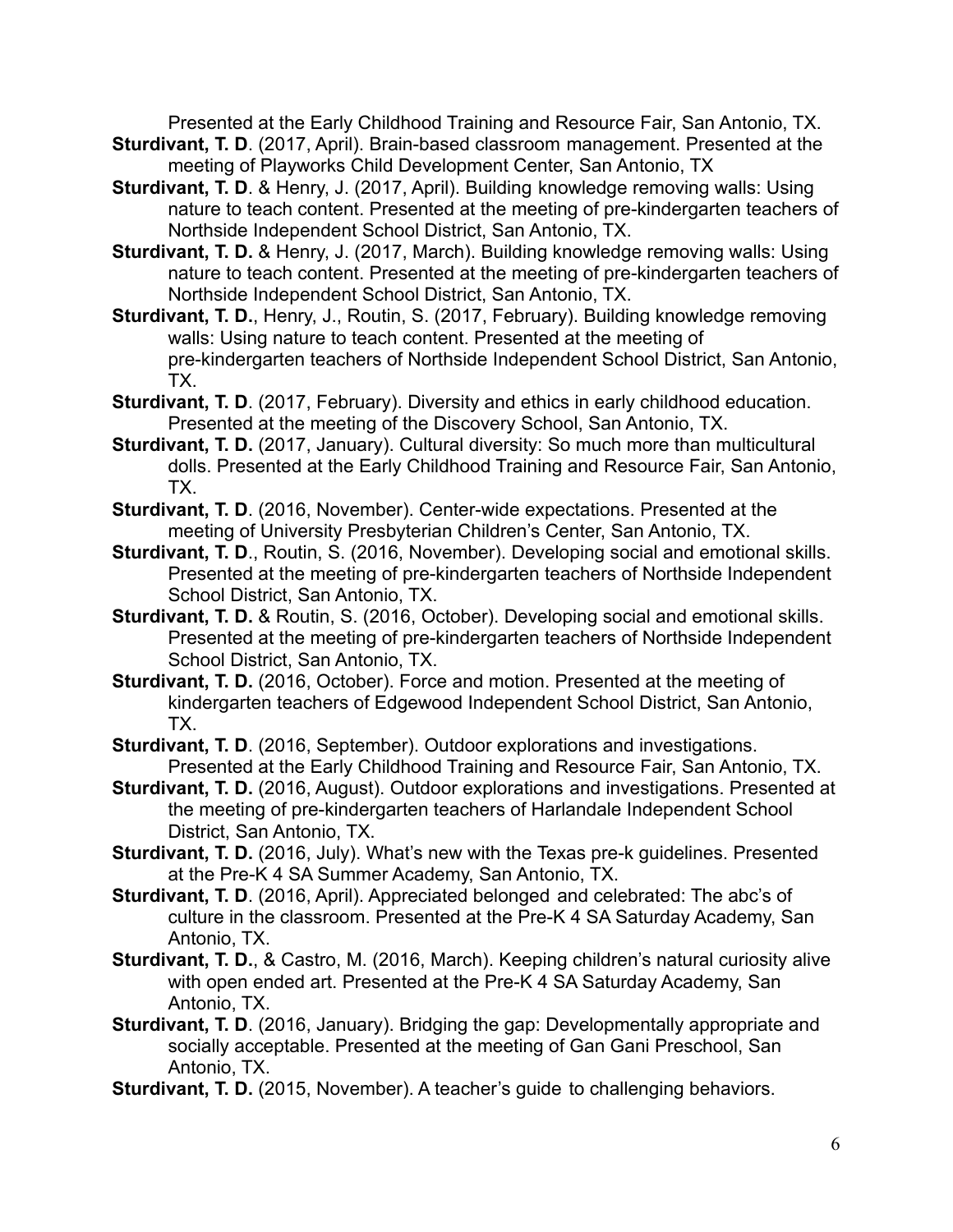Presented at the Early Childhood Training and Resource Fair, San Antonio, TX. **Sturdivant, T. D.** (2015, October). Appreciated belonged and celebrated: The abc's of culture in the classroom. Presented at the Early Childhood Training and Resource Fair, San Antonio, TX.

**Service**

#### Editorial Board Member

2021-Present, Consulting Editor, National Association for the Education of Young Children

2021- Present, Section Editor, International Journal of Modern Educational Studies 2021-Present, Section Editor, Journal of Educational Studies and Multidisciplinary Approaches

2018, Graduate Editorial Assistant, Dimensions of Early Childhood

2014-2017, Advisory Panel, National Association for the Education of Young Children For Families Website

### Peer Reviewer

2021, Peer Reviewer, *Early Childhood Education Journal*

2021, Peer Reviewer, *International Journal of Research and Method in Education*

2021, Proposal Reviewer for NAECTE (Summer, Fall)

2019, Proposal Reviewer for NAEYC 2019 Professional Learning Institute

2018, Proposal Reviewer for NAEYC 2018 Professional Learning Institute

2017, Proposal Reviewer for TAEYC Annual Conference

### Service to the Field/Community

2019, Graduate Advisor, Sigma Gamma Rho Sorority (UTSA)

2018, Scholarship Application Reviewer MLK Commission

2017, Facilitator, TAEYC 2017 Conference

2016-2018, Founder/Organizer, SA Kids Family Nature Club

### Service at the Institutional Level

2021, Course Coordinator/Developer, ECE Family Course 2021-Present, Member of Early Childhood Program Grant Committee 2021-Present, Member of Early Childhood Program Master's Committee 2021- Present, Member of Studio 360 Live and Learn Affinity Group Committee 2021, Member of Dr. Duncan Guest Lecturer Committee 2021-Present, Member of Texas A&M System DEI Community of Practice 2021-Present, Member of COEHS Symposium Planning Committee 2021-Present, Member of Instructional Specialist Graduate Certificate Committee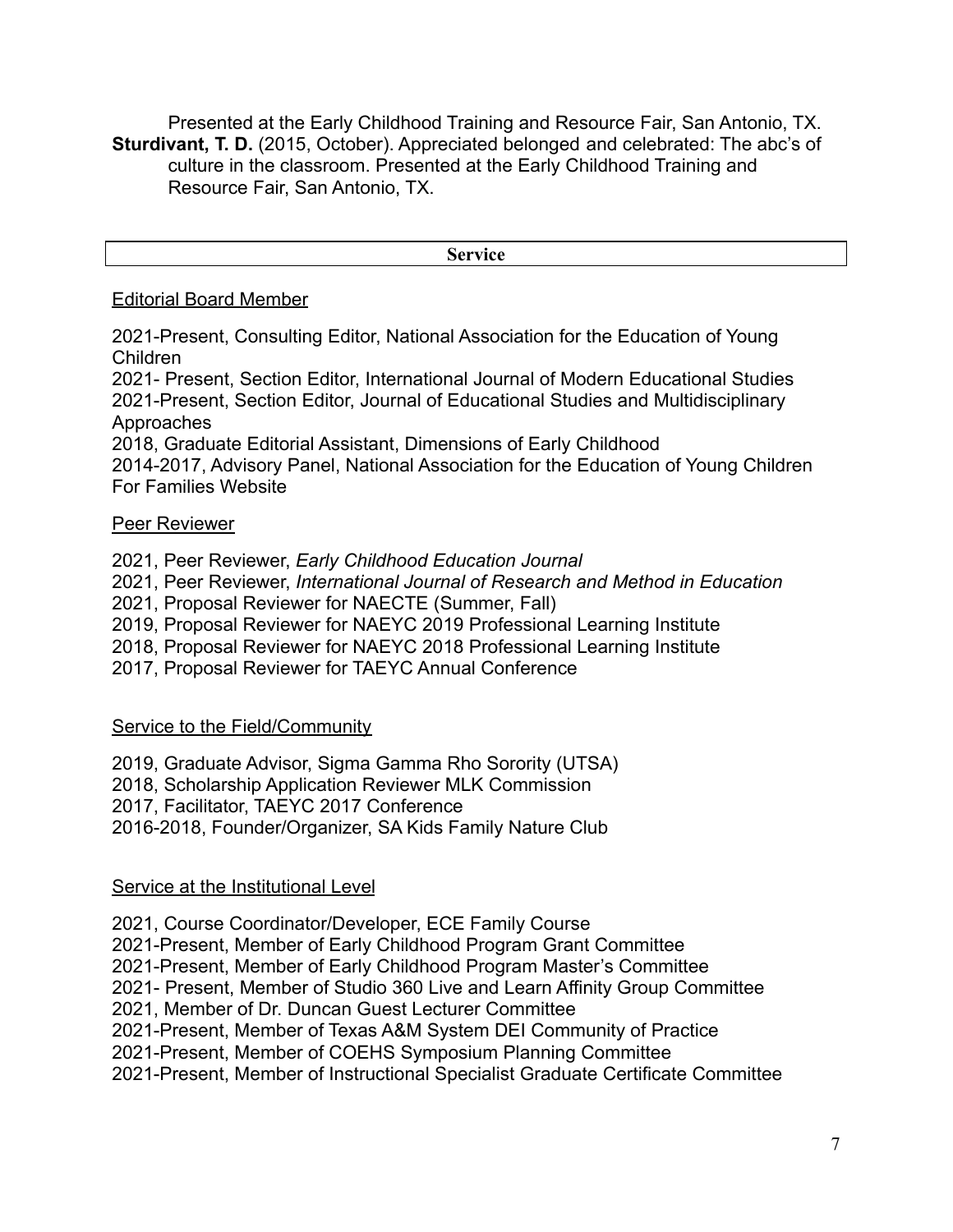Professional Memberships

2013-Present, Member, National Association for the Education of Young Children 2013-Present Member, National Black Child Development Institute 2017-Present, Member, American Educational Research Association 2018-Present Member, Sigma Gamma Rho Sorority Inc. 2020-Present, Member, National Association of Early Childhood Teacher Educators

### **Fellowships, Scholarships, and Honors**

- 2019-2020, Doctoral Fellowship, Department of Interdisciplinary Learning and Teaching, College of Education and Human Development, The University of Texas at San Antonio.
- 2019-2020, Graduate Student Grant, The Graduate School, The University of Texas at San Antonio
- 2018-2019, Doctoral Merit Scholarship, College of Education and Human Development, The University of Texas at San Antonio
- 2018-2019, Doctoral Fellowship, Department of Interdisciplinary Learning and Teaching, College of Education and Human Development, The University of Texas at San Antonio.
- 2018-2019, Graduate Student Merit Grant, The Graduate School, The University of Texas at San Antonio
- 2017-2018, Doctoral Fellowship, Department of Interdisciplinary Learning and Teaching, College of Education and Human Development, The University of Texas at San Antonio.
- 2017-2018, Graduate Student Grant, The Graduate School, The University of Texas at San Antonio
- 2011-2012, Graduate Student Grant, The Graduate School, The University of Texas at San Antonio

### **Post-Secondary Courses Taught**

Undergraduate

ECE 3313: Play/Creativity/Learning | The University of Texas at San Antonio ECE 3603: Language/Literacy Acquisition | The University of Texas at San Antonio

ECE 2123: Diversity in Early Childhood Education | The University of Texas at San Antonio

EDUC 3301: Teaching Diverse Learners (Online and Face to Face) | The University of Texas at Arlington

FS 3423: Play and Development in Early Childhood (Online) | Texas Woman's **University** 

TECA 1311: Teaching Young Children (Hybrid) | Tarrant County College District CDEC 1419: Child Guidance (Online) | Tarrant County College District